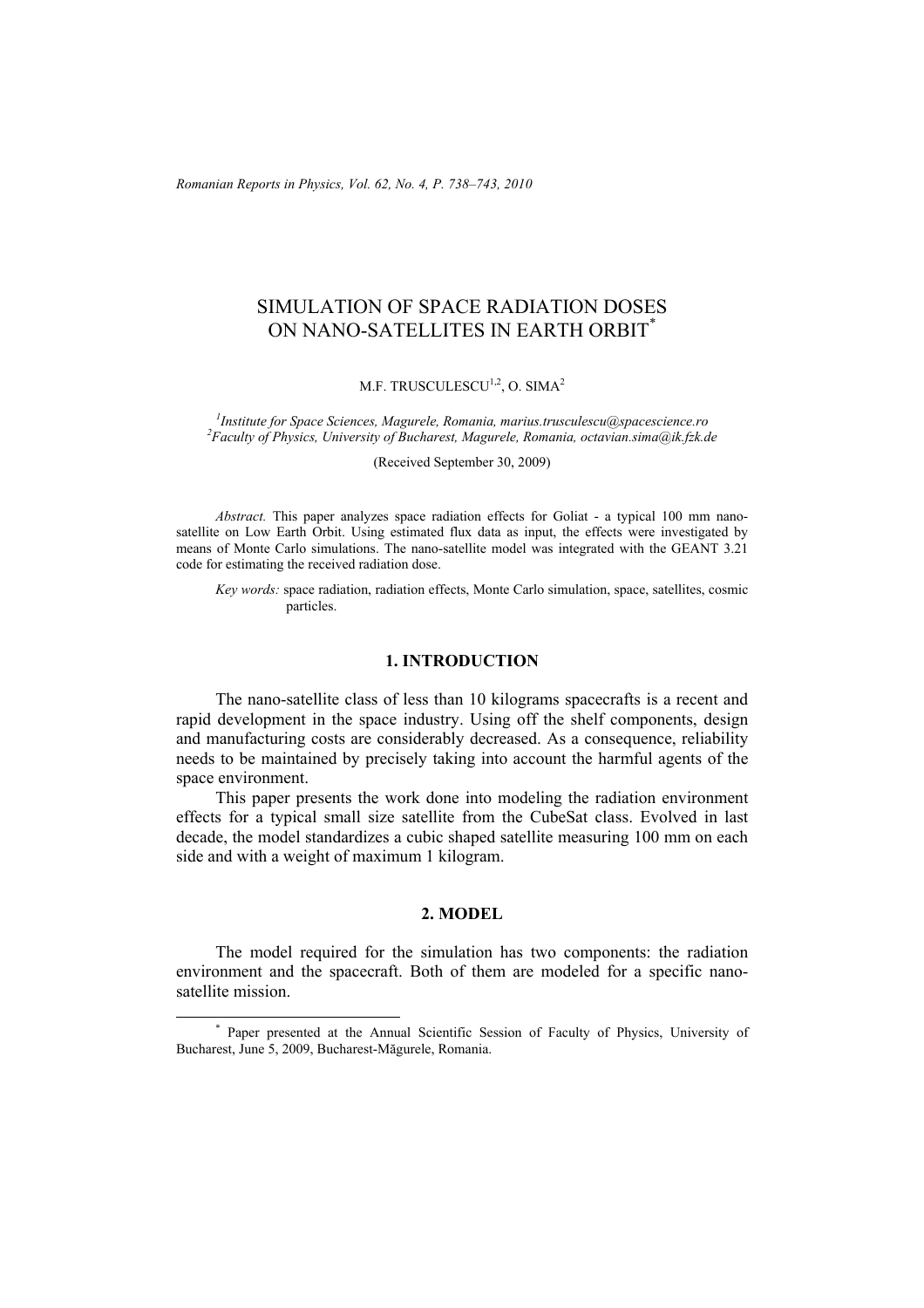#### 2.1. RADIATION ENVIRONMENT

Estimates on the particles fluxes interacting with the satellite have to take into account the characteristics of the three important radiation sources on Earth orbit: the Sun, trapped radiation regions near the planet, galactic and intergalactic cosmic rays [1, 2, 3].

Having a cyclic activity (approx.11 years), the Sun sources mainly protons and alpha particles with some minor heavy ions contributions in the radiation flux. An important characteristic of the Sun generated particles is that their flux has a cut-of energy, above which it decreases to values close to zero.

Trapped radiation regions are areas in Earth's magnetosphere where certain charged particles are constrained on a cyclic trajectory around planetary magnetic lines of force. There are two important such regions, the Inner and the Outer Van Allen Belt formed by protons, respectively electrons.

Known as Galactic Cosmic Rays, particles produced and accelerated outside the Solar System, mainly fully ionized elements arrive near Earth at fluxes dependant on solar activity. Unlike particles coming from the Sun, Galactic Cosmic Rays have non zero fluences for extremely high energies (particles above >1GeV/nucleon have contributions that can't be neglected).



Fig. 1 – Proton flux (left panel) and electron flux (right panel) used in simulations.

Of most importance when trying to estimate the radiation flux is the time in the solar cycle when the analysis is conducted. More important though is the orbit of the satellite as the radiation environment varies greatly with both altitude and inclination.

For the purpose of this simulation the radiation environment has been estimated for a circular polar orbit at 700 km altitude (Fig. 1). The orbit was selected due to the high rate of occurrence for the studied satellite class. The fluxes for the radiation environment for all the particles and sources studied have been estimated using two online simulation tools: CRÈME96 Online [4] and Spenvis [5].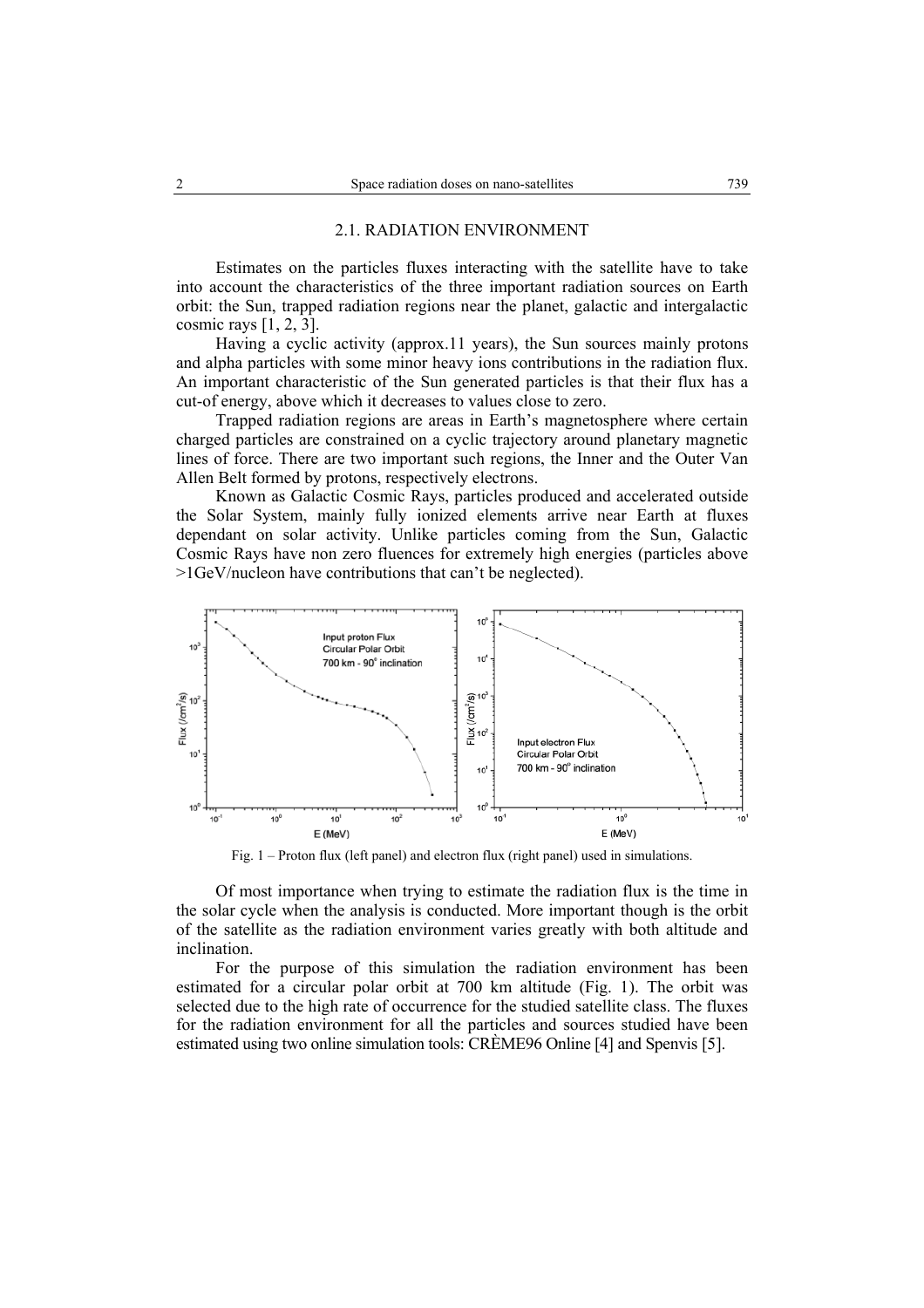#### 2.2. SPACECRAFT MODEL

A model of the satellite was integrated in the GEANT 3.21 program [6]. The spacecraft parametrization includes geometric and material models down to subsystem level for the spacecraft. An approximation, based on the satellite CAD design, was transferred to the geometry UGEOM subroutine.

The following subsystems were included in the model with their corresponding materials:

- STRUCT (EXT) Aluminum mechanical structure of the satellite (Standard aluminum)
- OBC1 main processor board including microcontroller, peripherals and SD card
- MHX 2.4 GHz radio module
- UHF low power radio module
- EPS electronic power supply unit
- BAT1 primary Li-Ion battery pack
- BAT2 secondary Li-Ion battery pack
- CAM camera interface board including magnetometer sensor
- DET scintillator radiation detector
- DSP digital signal processor controller for image processing
- OBCII (OBC2, OBC3, OBC4) secondary processor unit including microcontroller, peripherals, GPS unit and two electronic controllers
- PHOTO vOBV, hOBV and fOBV three geometric segments of the lens mount (glass lenses and aluminum external structure)

For each distinct subsystem a material was defined based on chemical composition and mass properties. In Table 1 the composition and density for the materials defining each subsystem is presented.

|              | Material   | $\mathcal{C}$ | F     | Sn     | Pb     | Al    | Si    | $\Omega$ | Density<br>$(g/cm^3)$ |
|--------------|------------|---------------|-------|--------|--------|-------|-------|----------|-----------------------|
| Z element    |            | 6             | 9     | 50     | 82     | 13    | 14    | 8        |                       |
| A element    |            | 12.01         | 19.00 | 118.71 | 207.20 | 26.98 | 28.09 | 16.00    |                       |
| Atomic ratio | <b>OBC</b> | 0.20          | 0.20  | 0.09   | 0.06   | 0.10  | 0.25  | 0.10     | 2.5                   |
| Mass ratio   |            | 0.06          | 0.09  | 0.28   | 0.29   | 0.07  | 0.17  | 0.04     |                       |
| Atomic ratio | <b>MHX</b> | 0.15          | 0.15  | 0.09   | 0.06   | 0.25  | 0.25  | 0.05     | 2.7                   |
| Mass ratio   |            | 0.04          | 0.07  | 0.27   | 0.27   | 0.16  | 0.17  | 0.02     |                       |
| Atomic ratio | <b>UHF</b> | 0.23          | 0.23  | 0.09   | 0.06   | 0.05  | 0.25  | 0.10     | 2.3                   |
| Mass ratio   |            | 0.07          | 0.11  | 0.28   | 0.29   | 0.03  | 0.18  | 0.04     |                       |
| Atomic ratio | <b>EPS</b> | 0.25          | 0.25  | 0.09   | 0.06   | 0.05  | 0.25  | 0.05     | 2.2                   |
| Mass ratio   |            | 0.08          | 0.12  | 0.28   | 0.29   | 0.03  | 0.18  | 0.02     |                       |
| Atomic ratio | <b>CAM</b> | 0.20          | 0.20  | 0.06   | 0.04   | 0.05  | 0.35  | 0.10     | 2.3                   |

*Table 1*  Material definition table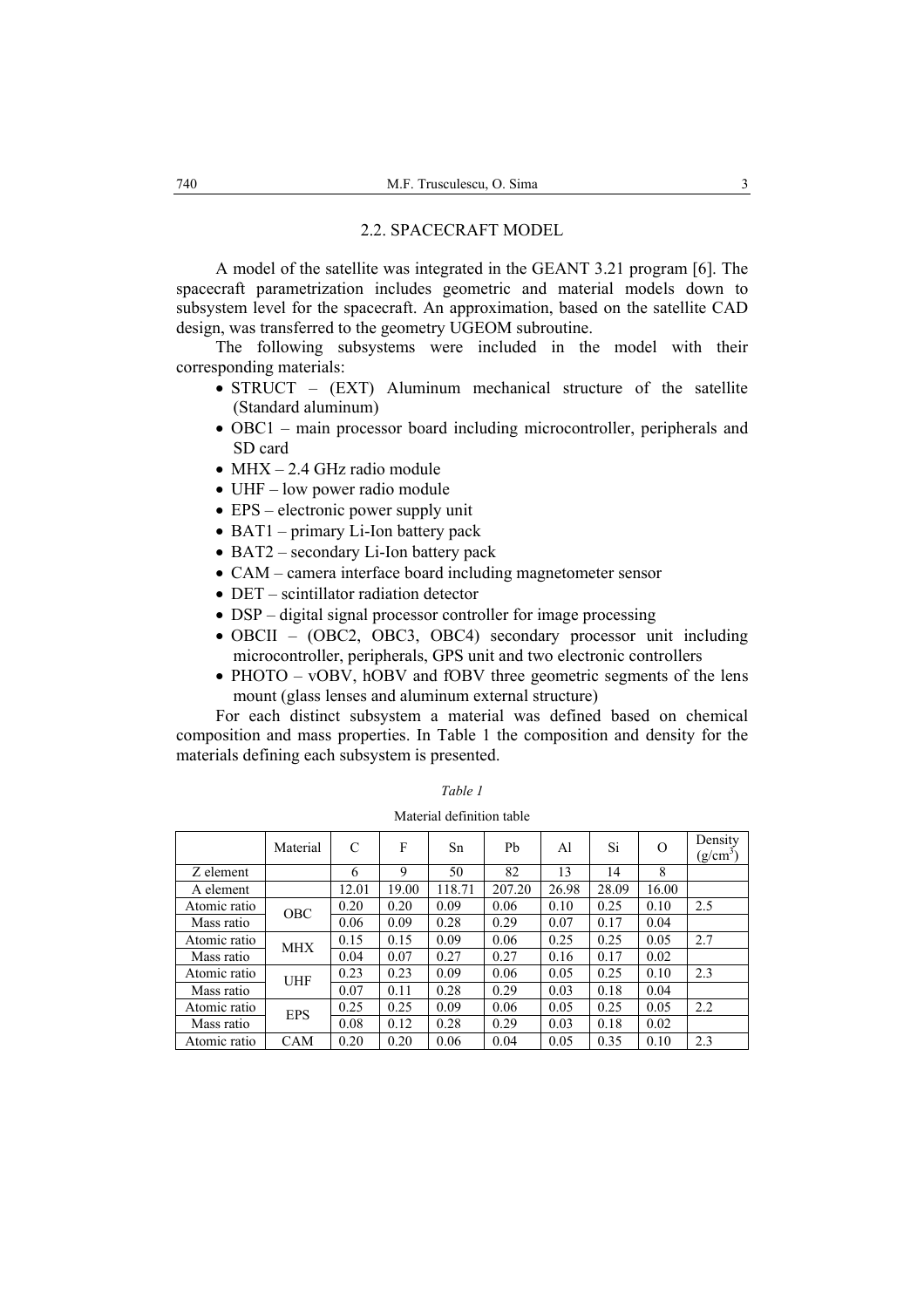|              |              |      |      |      |      |      |      | Table 1 (continued) |     |
|--------------|--------------|------|------|------|------|------|------|---------------------|-----|
| Mass ratio   |              | 0.07 | 0.11 | 0.22 | 0.22 | 0.04 | 0.29 | 0.05                |     |
| Atomic ratio | OBCII        | 0.20 | 0.20 | 0.06 | 0.04 | 0.10 | 0.30 | 0.10                | 2.4 |
| Mass ratio   |              | 0.07 | 0.11 | 0.22 | 0.23 | 0.08 | 0.25 | 0.05                |     |
| Atomic ratio | <b>DSP</b>   | 0.15 | 0.15 | 0.03 | 0.02 | 0.30 | 0.27 | 0.08                | 2.7 |
| Mass ratio   |              | 0.06 | 0.10 | 0.13 | 0.13 | 0.28 | 0.26 | 0.04                |     |
| Atomic ratio | <b>PHOTO</b> | 0.00 | 0.00 | 0.00 | 0.00 | 0.40 | 0.20 | 0.40                | 2.5 |
| Mass ratio   |              | 0.00 | 0.00 | 0.00 | 0.00 | 0.47 | 0.25 | 0.28                |     |

Material Aluminum and Vacuum are predefined in GEANT. Also the detector material (DET) was calculated as  $C_8H_8$  (33%) and  $C_{14}H_8O_2$  (67%) following the specifications of the manufacturer.

Radiation effects estimation uses dose for cumulative effects and linear energy transfer for single event effects caused by high energy particles [7, 8, 9].

# **3. SIMULATION ALGORITHM AND RESULTS**

The program developed for the simulation is based on GEANT 3.21. The program is initialized by reading a two variable file in which the user must specify the number of initial particles – TRIG – and the particle type as GEANT a code number – TYPE –  $(E.g.: "3"$  for electron, "14" for proton).

It is in the initialization subroutine where data is read from the input energy file that was previously created from the flux estimates. The program needs input under the form of a four column ASCII file where the first column is the energy and the last is the probability of selection for that energy.

For each initial particle the program randomly chooses the initial energy in accordance with the probabilities from the flux input file. Isotropic radiation field is simulated by having the initial emission point evenly distributed on a spherical surface having its diameter equal to the satellite's diagonal [10].

Each particle is transported towards the satellite and the energy lost in each step is counted for each material in a vector.

The developed program was initially run for trapped protons and electrons, which give the highest flux components on the chosen orbit. A number of  $1E+06$ initial particles were simulated and the results are presented in Fig. 2.

As observed from Fig. 2 representations, the largest fraction of the proton energy deposition is retained by the mechanical structure, an order of magnitude above the other subsystems. When compared to other subsystems, all the onboard processors – OBC, OBCII and DSP – are susceptible to radiation induced effects.

For electron fluxes the structure receives energies more than two orders of magnitude above the other subsystem (not included in figure). One can observe that both on board computers (OBC and OBCII) receive important contributions of doses. Also in both the proton and electron case the estimate for the radiation detector is below most of the systems and a dose value measured at the detector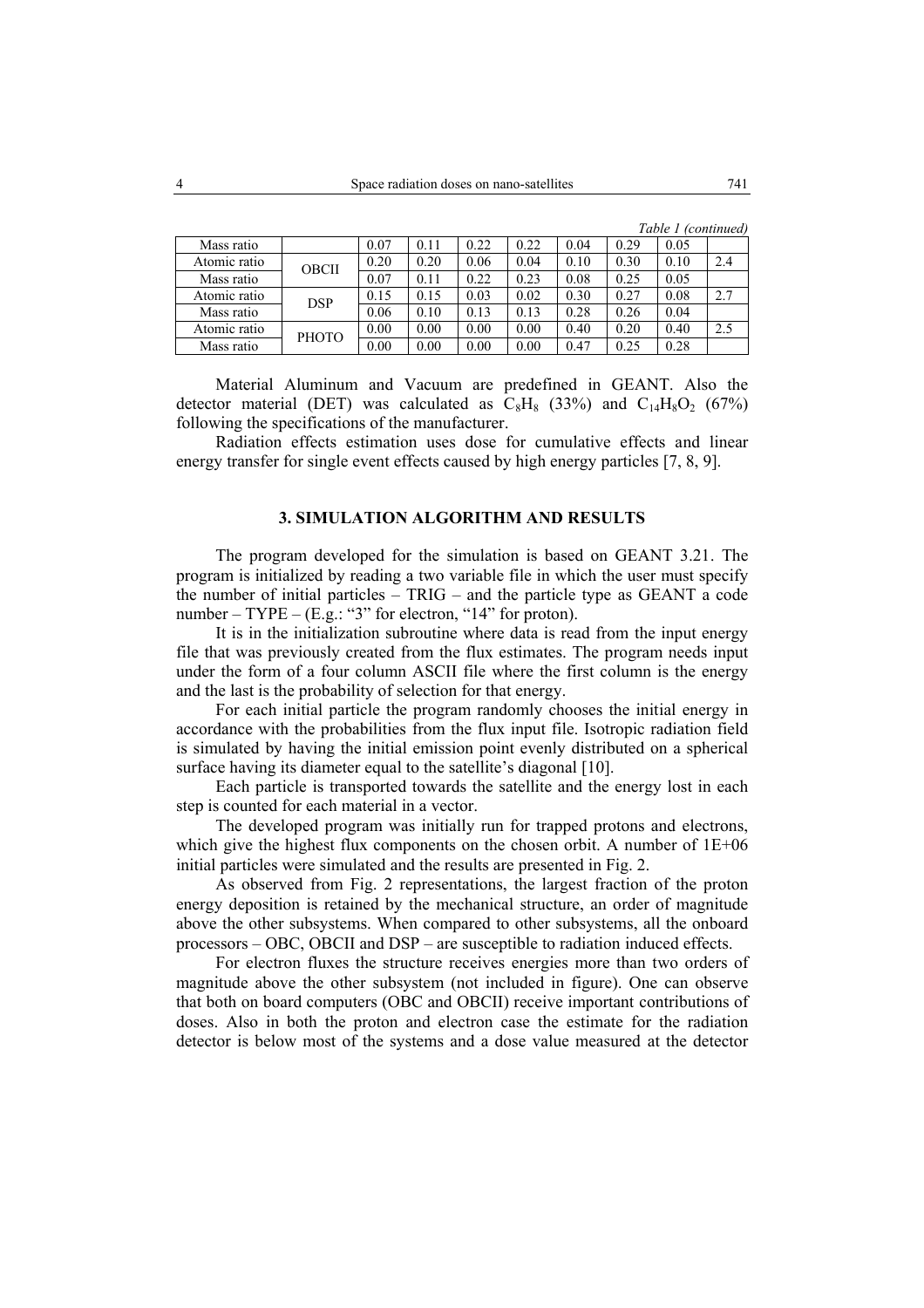would be an underestimate of the real dose in the satellite. The absolute values of the doses are sensitive to the input flux values. However, the ratio of the doses received by different subsystems is less sensitive to the flux considered in simulations. Therefore reliable estimates of the dose in various subsystems can be obtained by multiplying the real dose recorded by the onboard radiation detector with the computed ratio of the corresponding dose. Thus, the simulation enables the identification of the dose in each of the satellite subsystems. Moreover it is possible to correlate computer errors with the momentary dose measurements, leading to better understanding of the radiation effects.



Fig. 2 – Average distribution of proton energy deposition (upper left panel), radiation dose (upper right panel) and electron energy deposition (lower left panel), radiation dose (lower right panel) for each satellite subsystem.

## **4. SUMMARY AND CONCLUSIONS**

A GEANT 3.21 based program was written for the purpose of this research. The geometric and material models were created based on a real nano-satellite and the radiation environment was estimated for a typical orbit. Simulations were run repeatedly with the same conditions and energy deposited in each subsystem was